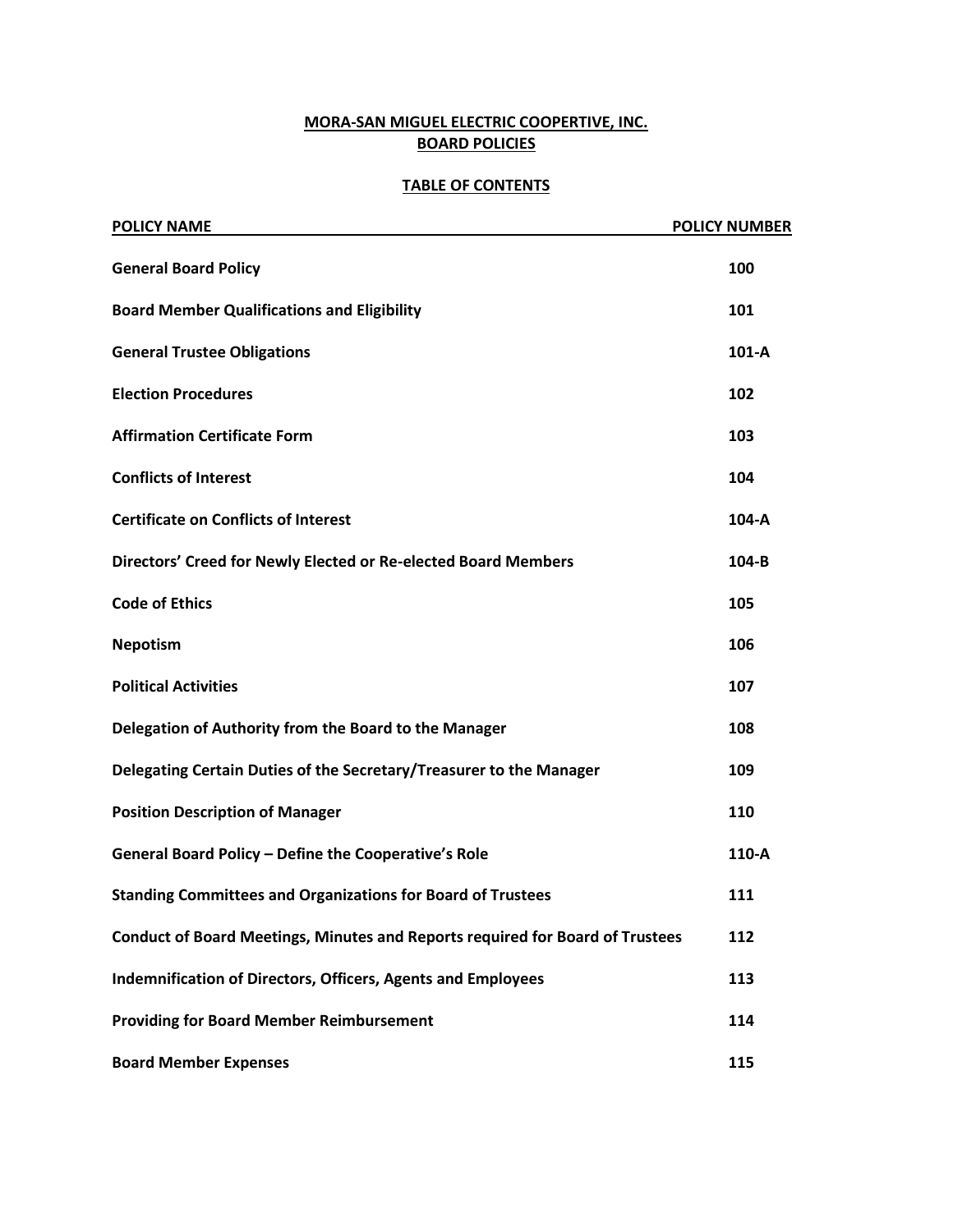| <b>POLICY NAME</b>                                                                                          | <b>POLICY NUMBER</b> |
|-------------------------------------------------------------------------------------------------------------|----------------------|
| Review/Audit of Board Member - Claimed Reimbursement of Expenses                                            | 116                  |
| Form for Claiming Board Member Reimbursement of Expenses                                                    | $116-A$              |
| <b>Documentation for Hiring</b>                                                                             | 117                  |
| <b>Amendments to Cooperative Bylaws</b>                                                                     | 118                  |
| <b>Services of Attorney, Consultants and Engineers</b>                                                      | 119                  |
| Board Member Coverage under the Cooperative's Policies on Sexual<br>Harassment, Alcohol, Drugs and Firearms | 120                  |
| <b>Equal Employment Opportunity</b>                                                                         | 121                  |
| <b>Statement of Nondiscrimination</b>                                                                       | 122                  |
| <b>Environmental Considerations</b>                                                                         | 123                  |
| Conservation                                                                                                | 124                  |
| <b>Policy Development</b>                                                                                   | 125                  |
| <b>Identity Theft Red Flag Prevention</b>                                                                   | 126                  |
| <b>Board of Director's Business Ethics and Practices</b>                                                    | 127                  |
| <b>Disclosure and Acknowledgement Statement</b>                                                             | $127-A$              |
| <b>Family and Business Relationship Questionnaire</b>                                                       | $127 - B$            |
| <b>General Public Comment at Board of Trustees Regular Monthly Meetings</b>                                 | 128                  |
| <b>AMI Meter Opt-Out Policy</b>                                                                             | 129                  |
| <b>Policy Development - Employee</b>                                                                        | 200                  |
| <b>Safety Requirements</b>                                                                                  | 201                  |
| <b>Employee Education</b>                                                                                   | 202                  |
| <b>Employee Travel Expenses</b>                                                                             | 203                  |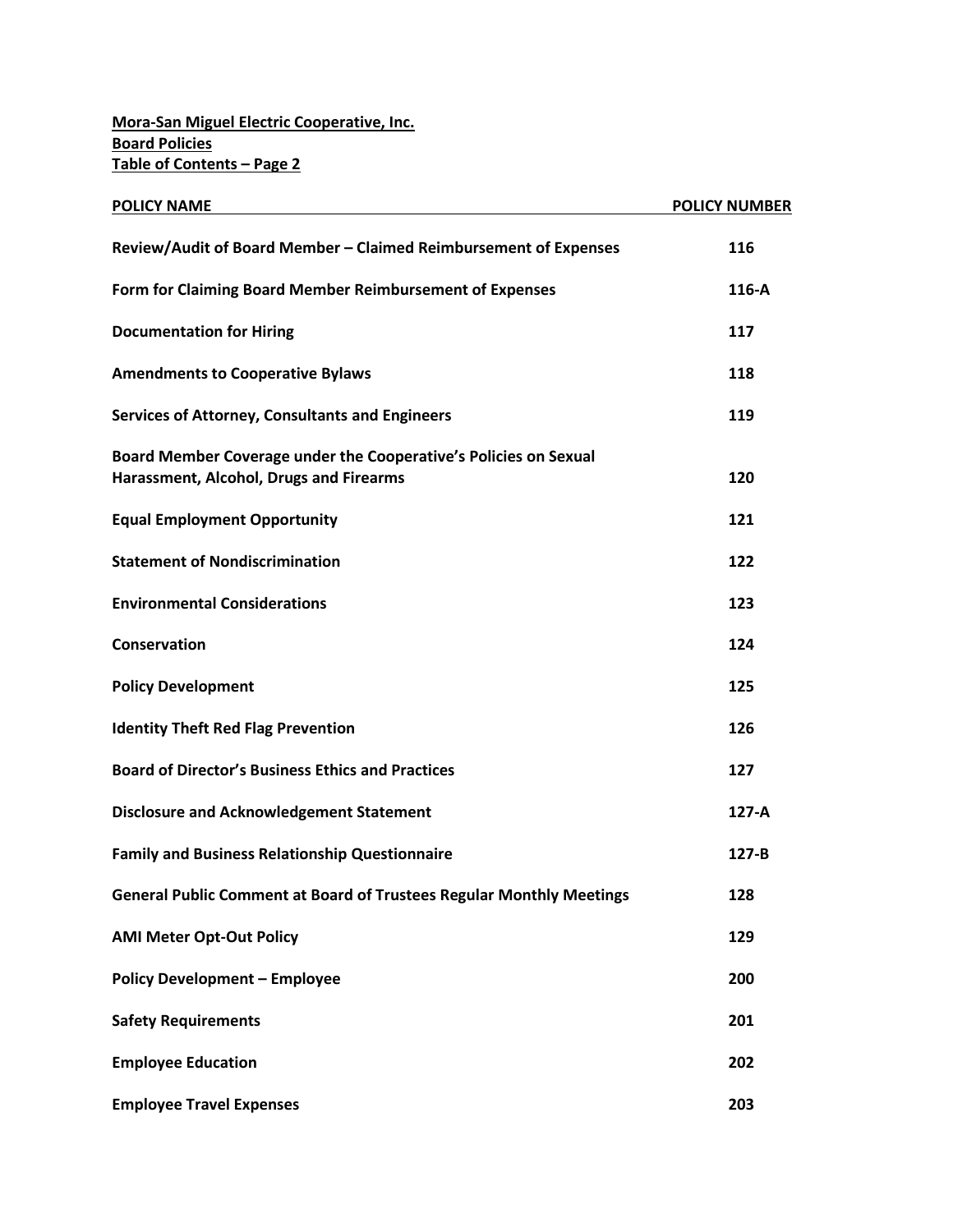| <b>POLICY NAME</b>                                                                        | <b>POLICY NUMBER</b> |
|-------------------------------------------------------------------------------------------|----------------------|
| Form for Claiming Employee Reimbursement and Expenses                                     | 203-A                |
| <b>Sexual Harassment Policy Statement</b>                                                 | 204                  |
| <b>Sexual Harassment Grievance Procedure</b>                                              | 205                  |
| Possession of Firearms on Cooperative Premises, Work Sites or Vehicles                    | 207                  |
| <b>Employees Engaging in Wiring and other Electrical Installations</b>                    | 208                  |
| <b>Employment Benefits for MSMEC Non-Exempt and Exempt Employees</b>                      | 209                  |
| <b>Military Leave</b>                                                                     | 210                  |
| <b>General Work Place Policies</b>                                                        | 211                  |
| <b>General Work Place Policies - Cellular Telephone Use</b><br>& Employee Acknowledgement | $211-A$              |
| <b>Grounds for Disciplinary Action</b>                                                    | 212                  |
| <b>Disciplinary Appeal Procedure for Non-union Employees</b>                              | 213                  |
| <b>Hiring Non-Union Employees</b>                                                         | 214                  |
| <b>Alcohol and Drug Policy</b>                                                            | 215                  |
| <b>Whistleblower Policy</b>                                                               | 216                  |
| <b>Retirement Recognition</b>                                                             | 217                  |
| <b>Emergency Action Plan</b>                                                              | 218                  |
| Two-Way Radio Dispatch Operations Policy                                                  | 219                  |
| "Mayday" Emergency Reporting Procedures                                                   | 220                  |
| <b>Safety Committee Policy</b>                                                            | 221                  |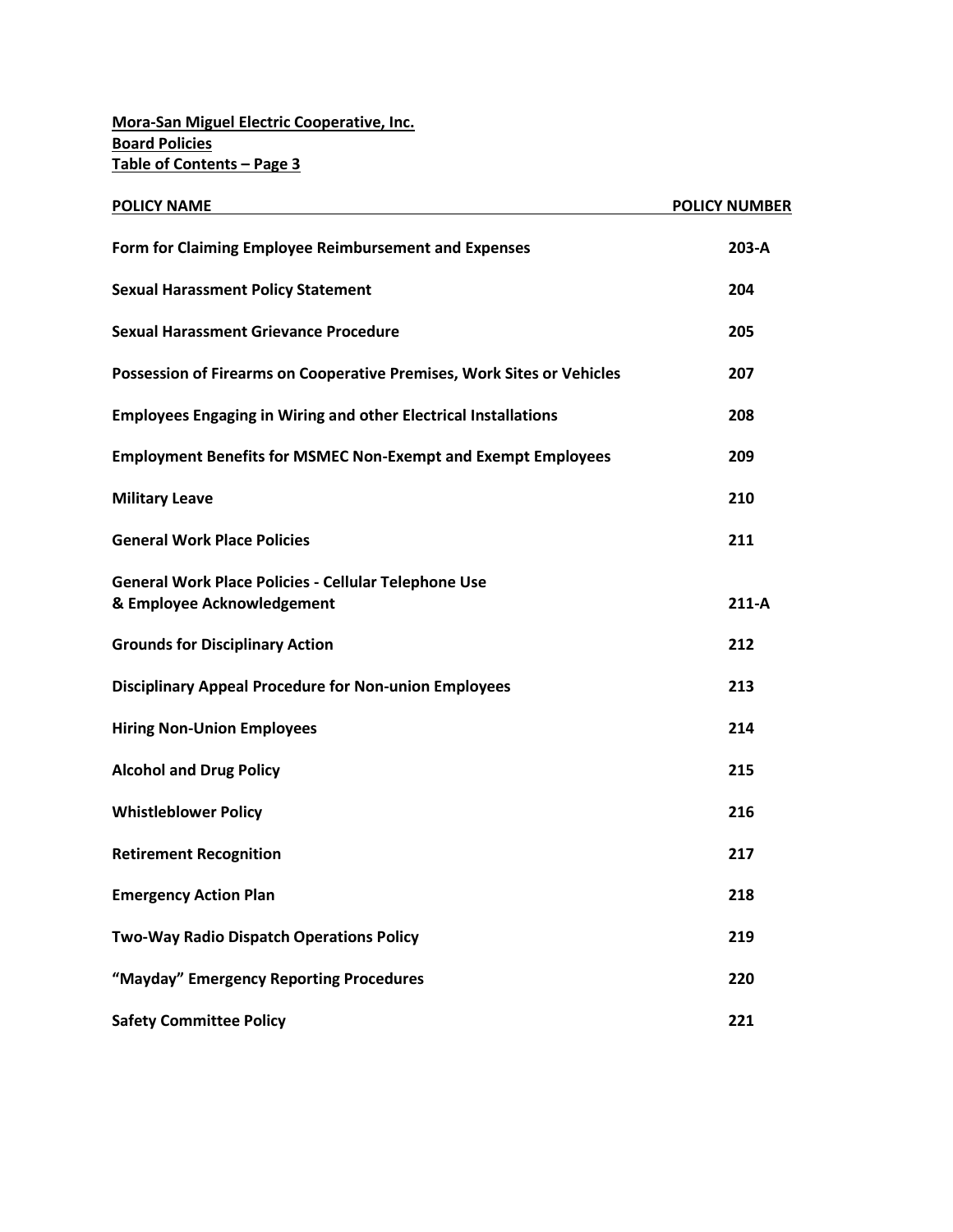| <b>POLICY NAME</b>                                                                                             | <b>POLICY NUMBER</b> |
|----------------------------------------------------------------------------------------------------------------|----------------------|
| <b>Interruption Reporting Policy</b>                                                                           | 222                  |
| <b>Hazard Recognition and Reporting Policy</b>                                                                 | 223                  |
| <b>Employee Corrective Action - Instructions for Supervisors Policy</b><br>And Employee Corrective Action Form | 224                  |
| <b>MSMEC Communications &amp; Information Systems Use Policy</b>                                               | 225                  |
| <b>Years of Service Recognition Program</b>                                                                    | 226                  |
| <b>Electric Service Curtailment Procedures</b>                                                                 | 227                  |
| <b>MSMEC Education Scholarship Program</b>                                                                     | 301                  |
| <b>Sponsorship and Donation Fund</b>                                                                           | 302                  |
| <b>Delegate to Boys and Girls State</b>                                                                        | 303                  |
| <b>Collect Long Distance Telephone Calls</b>                                                                   | 304                  |
| <b>Equipment Rental and Material Sales</b>                                                                     | 305                  |
| Sale of Surplus Junk or Obsolete Material                                                                      | 306                  |
| <b>Bidding on Surplus Equipment</b>                                                                            | 307                  |
| <b>Inspection of Records Policy</b>                                                                            | 308                  |
| Procurement Policy & Amendment 3-25-2021                                                                       | 309                  |
| Lineman Development Scholarship Program                                                                        | 310                  |
| <b>Control of General Funds</b>                                                                                | 400                  |
| <b>Operating Budget</b>                                                                                        | 401                  |
| <b>Financial Requirement and Expenditure Reports</b>                                                           | 402                  |
| <b>Bond and Insurance</b>                                                                                      | 403                  |
| <b>Reimbursement of General Funds from Loan Funds</b>                                                          | 404                  |